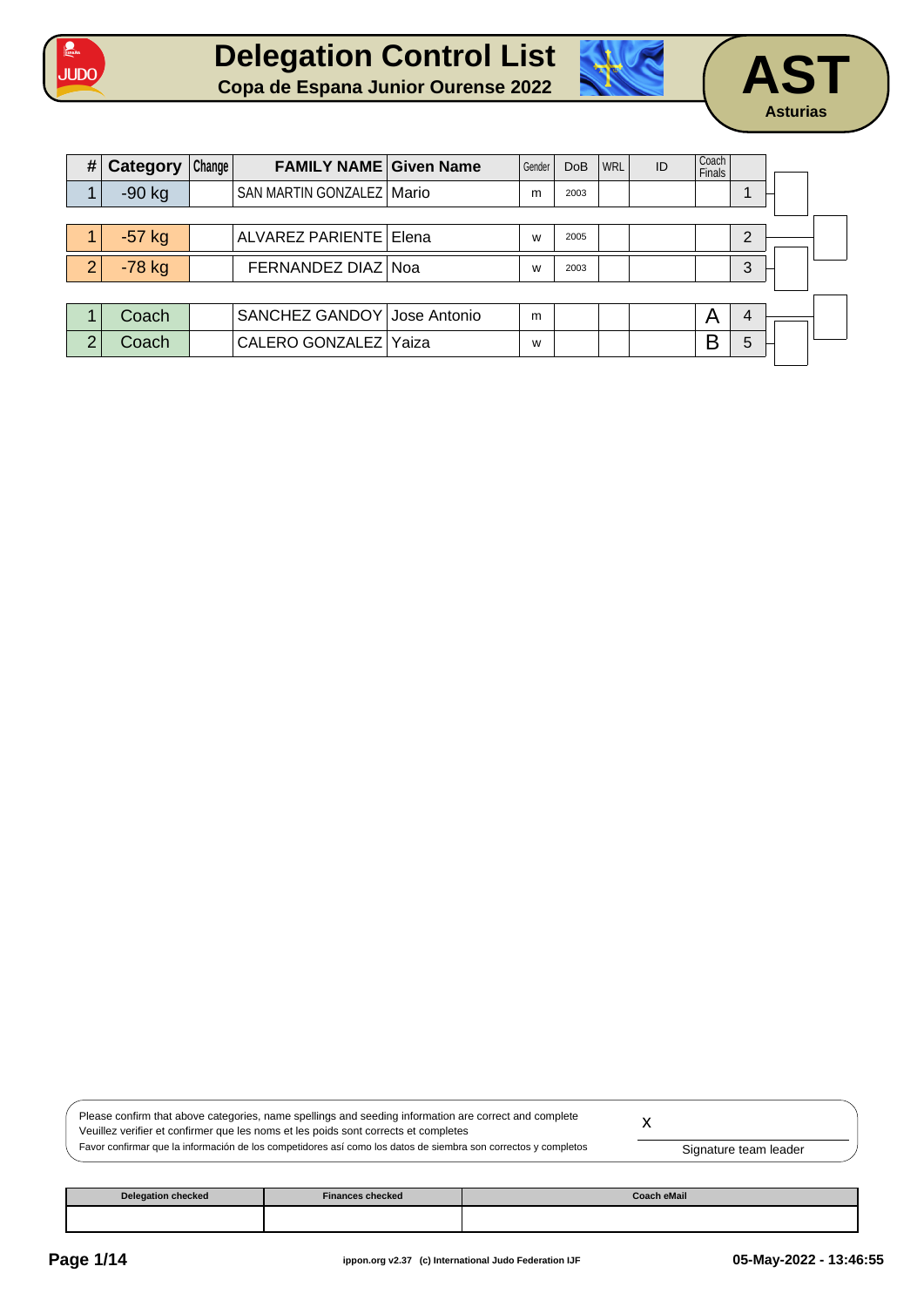





| # | Category      | Change | <b>FAMILY NAME Given Name</b> | Gender | <b>DoB</b> | <b>WRL</b> | ID | Coach<br><b>Finals</b> |   |  |
|---|---------------|--------|-------------------------------|--------|------------|------------|----|------------------------|---|--|
|   | $-73$ kg      |        | SLAOUI EL ALAOUI   Derar      | m      | 2004       |            |    |                        |   |  |
| っ | $-100$ kg     |        | <b>JORDA TORRES Guillem</b>   | m      | 2004       |            |    |                        | ⌒ |  |
|   |               |        |                               |        |            |            |    |                        |   |  |
|   | $-63$ kg      |        | TIMONER JARA   Maria Del Mar  | W      | 2003       |            |    |                        | 3 |  |
|   |               |        |                               |        |            |            |    |                        |   |  |
|   | Team-Official |        | MASCARO ADROVER Jose          | m      |            |            |    |                        | 4 |  |

| Please confirm that above categories, name spellings and seeding information are correct and complete          |                       |
|----------------------------------------------------------------------------------------------------------------|-----------------------|
| Veuillez verifier et confirmer que les noms et les poids sont corrects et completes                            |                       |
| Favor confirmar que la información de los competidores así como los datos de siembra son correctos y completos | Signature team leader |

| <b>Delegation checked</b> | <b>Finances checked</b> | Coach eMail |
|---------------------------|-------------------------|-------------|
|                           |                         |             |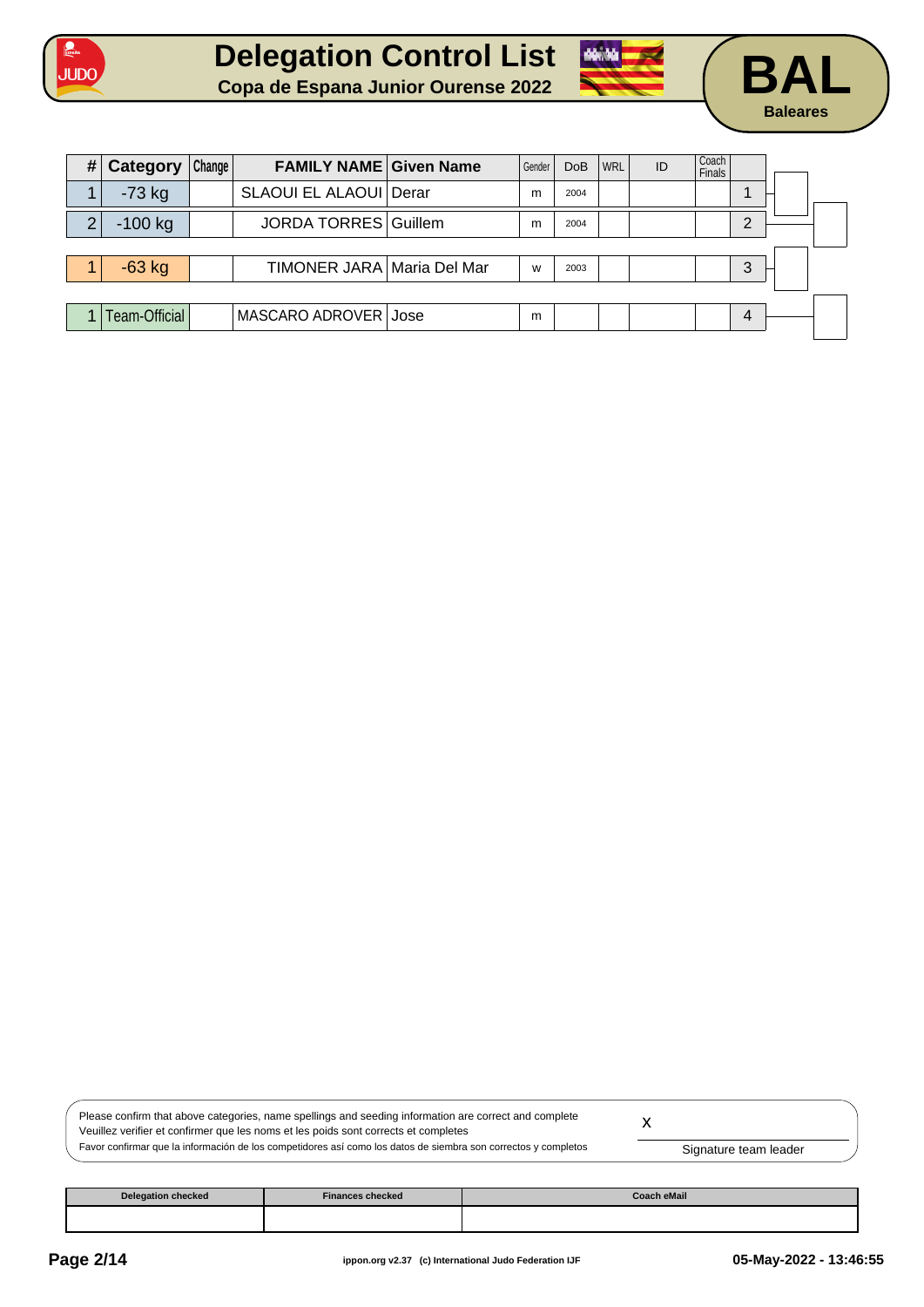







| # | <b>Category</b> | Change | <b>FAMILY NAME Given Name</b>     | Gender | <b>DoB</b> | <b>WRL</b> | ID | Coach<br><b>Finals</b> |   |  |
|---|-----------------|--------|-----------------------------------|--------|------------|------------|----|------------------------|---|--|
|   | $-66$ kg        |        | PEREZ PEREZ Alejandro             | m      | 2003       |            |    |                        |   |  |
|   |                 |        |                                   |        |            |            |    |                        |   |  |
|   | $-48$ kg        |        | GOMEZ MINGUEZ Luana               | W      | 2004       |            |    |                        | C |  |
| 2 | $-52$ kg        |        | MATEOS GARCIA Carla               | W      | 2003       |            |    |                        | 3 |  |
|   |                 |        |                                   |        |            |            |    |                        |   |  |
|   | Coach           |        | ZARZA JUAN   Viente               | m      |            |            |    | Α                      | 4 |  |
| ∩ | Team-Official   |        | <b>HERNANDEZ GARCIA   Lorenzo</b> | m      |            |            |    |                        | 5 |  |

| Please confirm that above categories, name spellings and seeding information are correct and complete          |                       |  |
|----------------------------------------------------------------------------------------------------------------|-----------------------|--|
| Veuillez verifier et confirmer que les noms et les poids sont corrects et completes                            |                       |  |
| Favor confirmar que la información de los competidores así como los datos de siembra son correctos y completos | Signature team leader |  |

| <b>Delegation checked</b> | <b>Finances checked</b> | Coach eMail |
|---------------------------|-------------------------|-------------|
|                           |                         |             |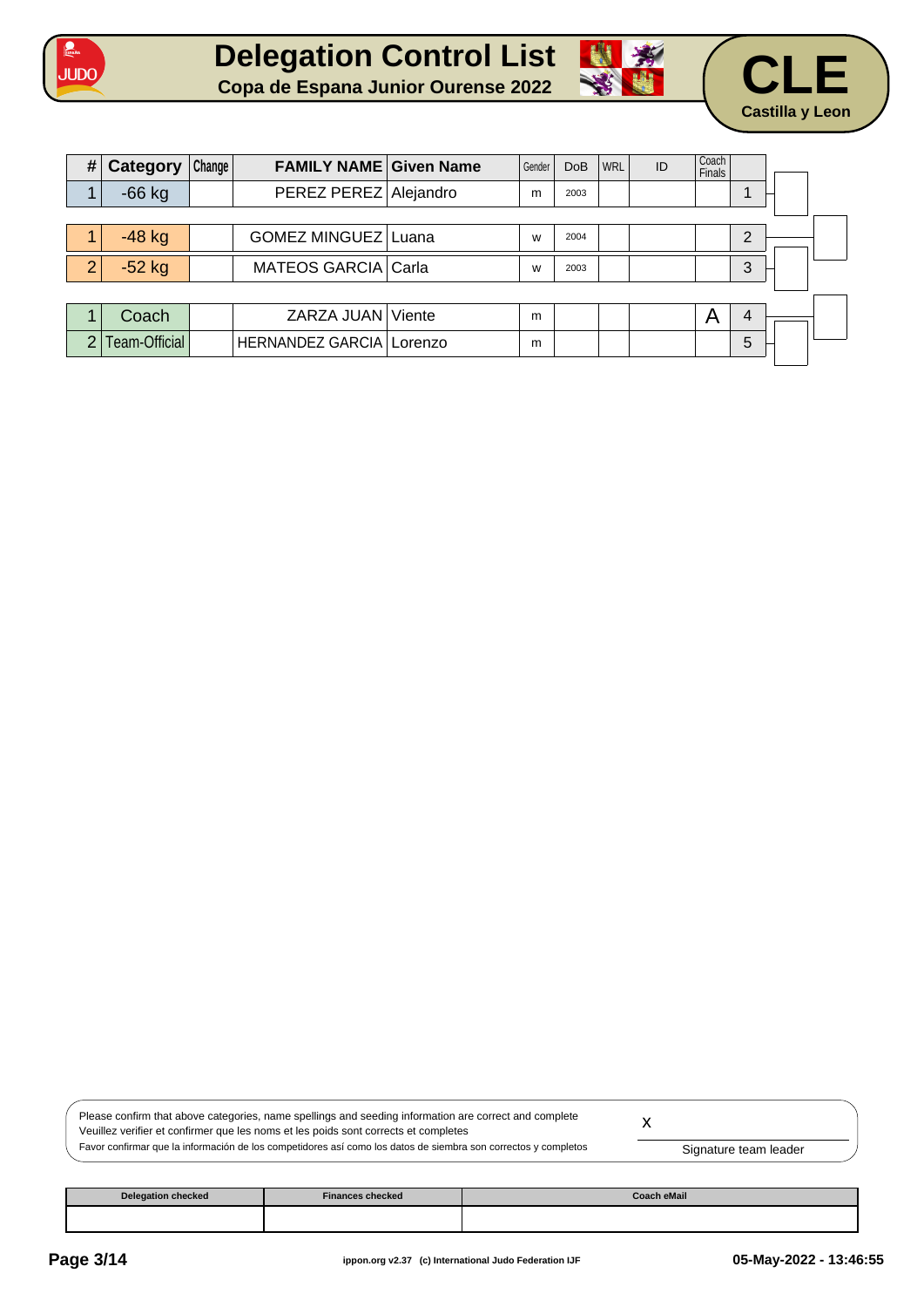







| #              | Category  | Change | <b>FAMILY NAME Given Name</b> |             | Gender | <b>DoB</b> | <b>WRL</b> | ID | Coach<br><b>Finals</b> |                |  |
|----------------|-----------|--------|-------------------------------|-------------|--------|------------|------------|----|------------------------|----------------|--|
| 1              | $-66$ kg  |        | ROMERO GONZALO                | Jose        | m      |            |            |    |                        | $\mathbf 1$    |  |
| $\overline{2}$ | $-73$ kg  |        | <b>BAZTAN MERCHAN</b>         | Inaki       | m      |            |            |    |                        | $\overline{2}$ |  |
| 3              | $-73$ kg  |        | ORTIZ RUEDA David             |             | m      |            |            |    |                        | 3              |  |
| 4              | $-81$ kg  |        | <b>ROMERO MARTIN</b>          | Javier      | m      |            |            |    |                        | $\overline{4}$ |  |
| 5              | $-100$ kg |        | ARMENTEROS BLANCO             | Jose Manuel | m      |            |            |    |                        | 5              |  |
|                |           |        |                               |             |        |            |            |    |                        |                |  |
| 1              | $-48$ kg  |        | <b>TELO GARCIA Lorena</b>     |             | W      |            |            |    |                        | 6              |  |
| $\overline{2}$ | $-63$ kg  |        | <b>GARCIA ROCO BELO</b>       | Katerina    | W      |            |            |    |                        | $\overline{7}$ |  |
| 3              | $-70$ kg  |        | <b>MANGUT ARIAS</b>           | Adriana     | W      |            |            |    |                        | 8              |  |
|                |           |        |                               |             |        |            |            |    |                        |                |  |
| 1              | Coach     |        | RODRIGUEZ GUZMAN Javier       |             | m      |            |            |    | A                      | 9              |  |

| Please confirm that above categories, name spellings and seeding information are correct and complete          |                       |  |
|----------------------------------------------------------------------------------------------------------------|-----------------------|--|
| Veuillez verifier et confirmer que les noms et les poids sont corrects et completes                            |                       |  |
| Favor confirmar que la información de los competidores así como los datos de siembra son correctos y completos | Signature team leader |  |

| Delegation checked | <b>Finances checked</b> | Coach eMail |
|--------------------|-------------------------|-------------|
|                    |                         |             |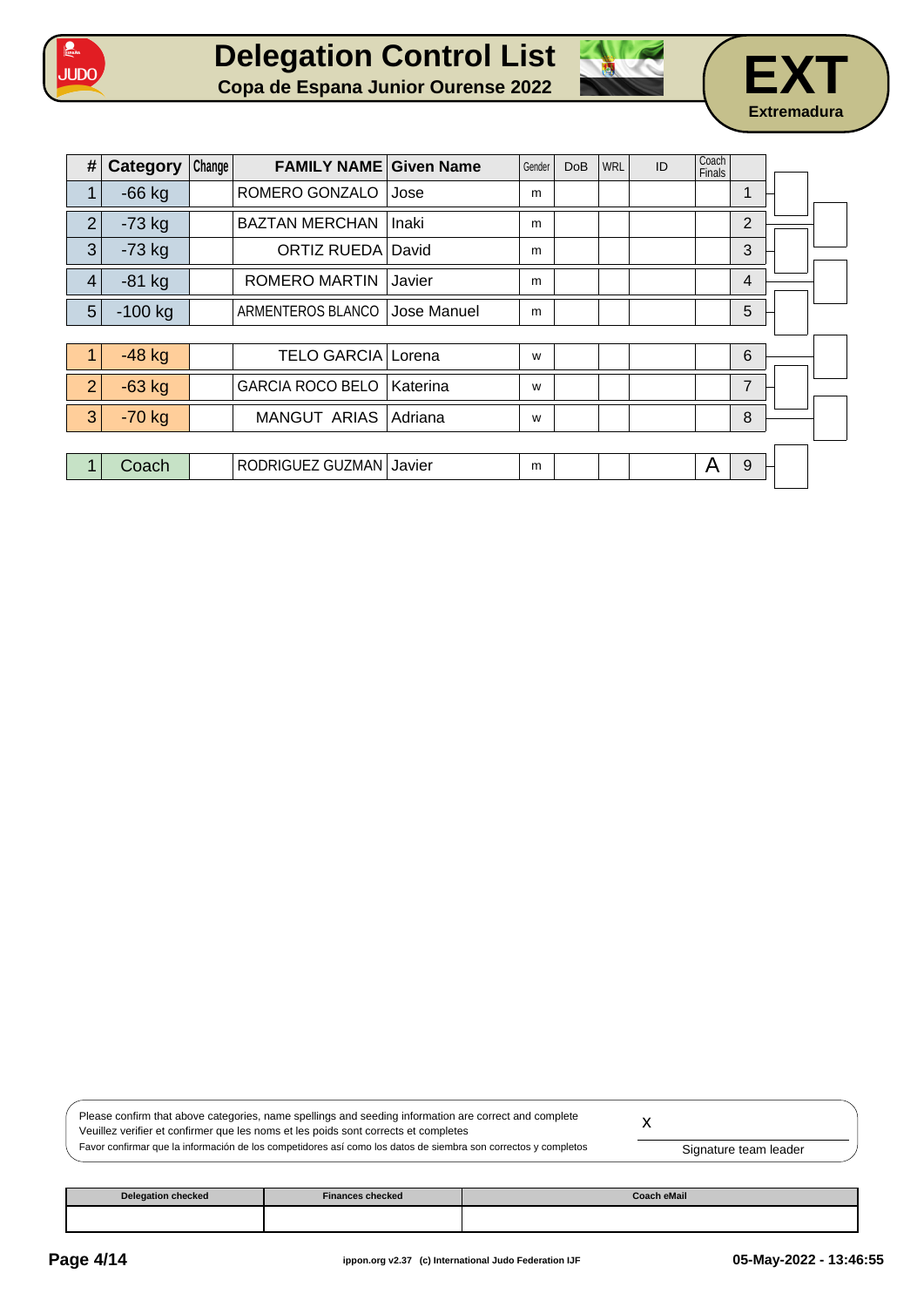





| #                        | <b>Category</b> | Change | <b>FAMILY NAME Given Name</b>                                                                                                                                                                |                | Gender | <b>DoB</b> | <b>WRL</b> | ID | Coach<br><b>Finals</b> |                |                       |  |
|--------------------------|-----------------|--------|----------------------------------------------------------------------------------------------------------------------------------------------------------------------------------------------|----------------|--------|------------|------------|----|------------------------|----------------|-----------------------|--|
| 1                        | $-60$ kg        |        | <b>BARBE LOPEZ</b>                                                                                                                                                                           | Sergio         | m      | 2004       |            |    |                        | 1              |                       |  |
| $\overline{2}$           | $-60$ kg        |        | CASTEDO TRASHORRAS   Cesar                                                                                                                                                                   |                | m      | 2008       |            |    |                        | $\overline{2}$ |                       |  |
| 3                        | $-60$ kg        |        | <b>CASTRO REGO</b>                                                                                                                                                                           | Alex           | m      | 2006       |            |    |                        | 3              |                       |  |
| $\overline{\mathcal{A}}$ | $-60$ kg        |        | <b>CUBREIRO MORENO</b>                                                                                                                                                                       | Manuel         | m      | 2007       |            |    |                        | 4              |                       |  |
| 5                        | $-60$ kg        |        | <b>GARCIA LOPEZ</b>                                                                                                                                                                          | Anton          | m      | 2005       |            |    |                        | 5              |                       |  |
| 6                        | $-60$ kg        |        | <b>GARCIA POSADA</b>                                                                                                                                                                         | Hugo           | m      | 2005       |            |    |                        | $6\phantom{1}$ |                       |  |
| 7                        | $-60$ kg        |        | <b>IGLESIAS VEGA</b>                                                                                                                                                                         | lago           | m      | 2005       |            |    |                        | 7              |                       |  |
| 8                        | $-60$ kg        |        | MEIZOSO DE BERNARDO                                                                                                                                                                          | Lucas          | m      | 2004       |            |    |                        | 8              |                       |  |
| $\boldsymbol{9}$         | $-60$ kg        |        | MERA CUINAS Raul                                                                                                                                                                             |                | m      | 2004       |            |    |                        | $9$            |                       |  |
| 10                       | $-60$ kg        |        | MINAMBRES PARDO                                                                                                                                                                              | Samuel         | m      | 2007       |            |    |                        | 10             |                       |  |
| 11                       | $-60$ kg        |        | OTERO DOTRAS Pedro                                                                                                                                                                           |                | m      | 2005       |            |    |                        | 11             |                       |  |
| 12                       | $-60$ kg        |        | PATINO MARTINEZ                                                                                                                                                                              | Xesus          | m      | 2003       |            |    |                        | 12             |                       |  |
| 13                       | $-60$ kg        |        | SANTAMARIA GONZALEZ                                                                                                                                                                          | Lucas          | m      | 2006       |            |    |                        | 13             |                       |  |
| 14                       | $-60$ kg        |        | SIEIRO VAZQUEZ                                                                                                                                                                               | Pablo          | m      | 2007       |            |    |                        | 14             |                       |  |
| 15                       | $-60$ kg        |        | SOUSA LAVANDEIRA                                                                                                                                                                             | Breixo         | m      | 2007       |            |    |                        | 15             |                       |  |
| 16                       | $-60$ kg        |        | <b>TATO FERNANDEZ</b>                                                                                                                                                                        | Samuel         | m      | 2006       |            |    |                        | 16             |                       |  |
| 17                       | $-60$ kg        |        | <b>VARELA AMOR Daniel</b>                                                                                                                                                                    |                | m      | 2007       |            |    |                        | 17             |                       |  |
| 18                       | $-60$ kg        |        | VASALLO GONZALEZ                                                                                                                                                                             | <b>Ivan</b>    | m      | 2003       |            |    |                        | 18             |                       |  |
| 19                       | $-60$ kg        |        | VAZQUEZ MORANDEIRA                                                                                                                                                                           | Tomas          | m      | 2006       |            |    |                        | 19             |                       |  |
| 20                       | $-60$ kg        |        | <b>VILA FERREIRO</b>                                                                                                                                                                         | Eduardo        | m      | 2008       |            |    |                        | 20             |                       |  |
| 21                       | $-66$ kg        |        | <b>ANTON ZURDO</b>                                                                                                                                                                           | Alvaro         | m      | 2003       |            |    |                        | 21             |                       |  |
| 22                       | $-66$ kg        |        | ARENAS JARA Guillermo Felix                                                                                                                                                                  |                | m      | 2004       |            |    |                        | 22             |                       |  |
| 23                       | $-66$ kg        |        | BERTO JORGE Hugo                                                                                                                                                                             |                | m      | 2005       |            |    |                        | 23             |                       |  |
| 24                       | $-66$ kg        |        | COUTO SOLLA Diego                                                                                                                                                                            |                | m      | 2003       |            |    |                        | 24             |                       |  |
| 25                       | $-66$ kg        |        | DIENG ALVAREZ Bamba                                                                                                                                                                          |                | m      | 2005       |            |    |                        | 25             |                       |  |
| 26                       | $-66$ kg        |        | GUTIERREZ SUAREZ Luen                                                                                                                                                                        |                | m      | 2003       |            |    |                        | 26             |                       |  |
| 27                       | $-66$ kg        |        | INFANZON OCAMPO                                                                                                                                                                              | Carlos         | m      | 2006       |            |    |                        | 27             |                       |  |
| 28                       | $-66$ kg        |        | <b>LOPEZ RIVERA</b>                                                                                                                                                                          | Diego          | m      | 2005       |            |    |                        | 28             |                       |  |
| 29                       | $-66$ kg        |        | MONTERO ALVAREZ                                                                                                                                                                              | <b>Nicolas</b> | m      | 2005       |            |    |                        | 29             |                       |  |
| 30                       | $-66$ kg        |        | <b>ORIA LISTE</b>                                                                                                                                                                            | Hugo           | m      | 2005       |            |    |                        | 30             |                       |  |
| 31                       | $-66$ kg        |        | PINA RODRIGUEZ                                                                                                                                                                               | Maximo Domingo | m      | 2004       |            |    |                        | 31             |                       |  |
| 32                       | $-66$ kg        |        | ROCHA MIRANDA                                                                                                                                                                                | Mateo          | m      | 2007       |            |    |                        | 32             |                       |  |
| 33                       | $-66$ kg        |        | <b>SANCHEZ RUBIN</b>                                                                                                                                                                         | Javier         | m      | 2005       |            |    |                        | 33             |                       |  |
| 34                       | $-66$ kg        |        | <b>SANTOS MATO</b>                                                                                                                                                                           | Sergio         | m      | 2005       |            |    |                        | 34             |                       |  |
| 35                       | $-73$ kg        |        | <b>BRAVO GARCIA</b> Ivan                                                                                                                                                                     |                | m      | 2003       |            |    |                        | 35             |                       |  |
|                          |                 |        | Please contirm that above categories, name spellings and seeding information are correct and complete<br>Veuillez verifier et confirmer que les noms et les poids sont corrects et completes |                |        |            |            | X  |                        |                |                       |  |
|                          |                 |        | Favor confirmar que la información de los competidores así como los datos de siembra son correctos y completos                                                                               |                |        |            |            |    |                        |                | Signature team leader |  |

| Delegation checked | <b>Finances checked</b> | <b>Coach eMail</b> |
|--------------------|-------------------------|--------------------|
|                    |                         |                    |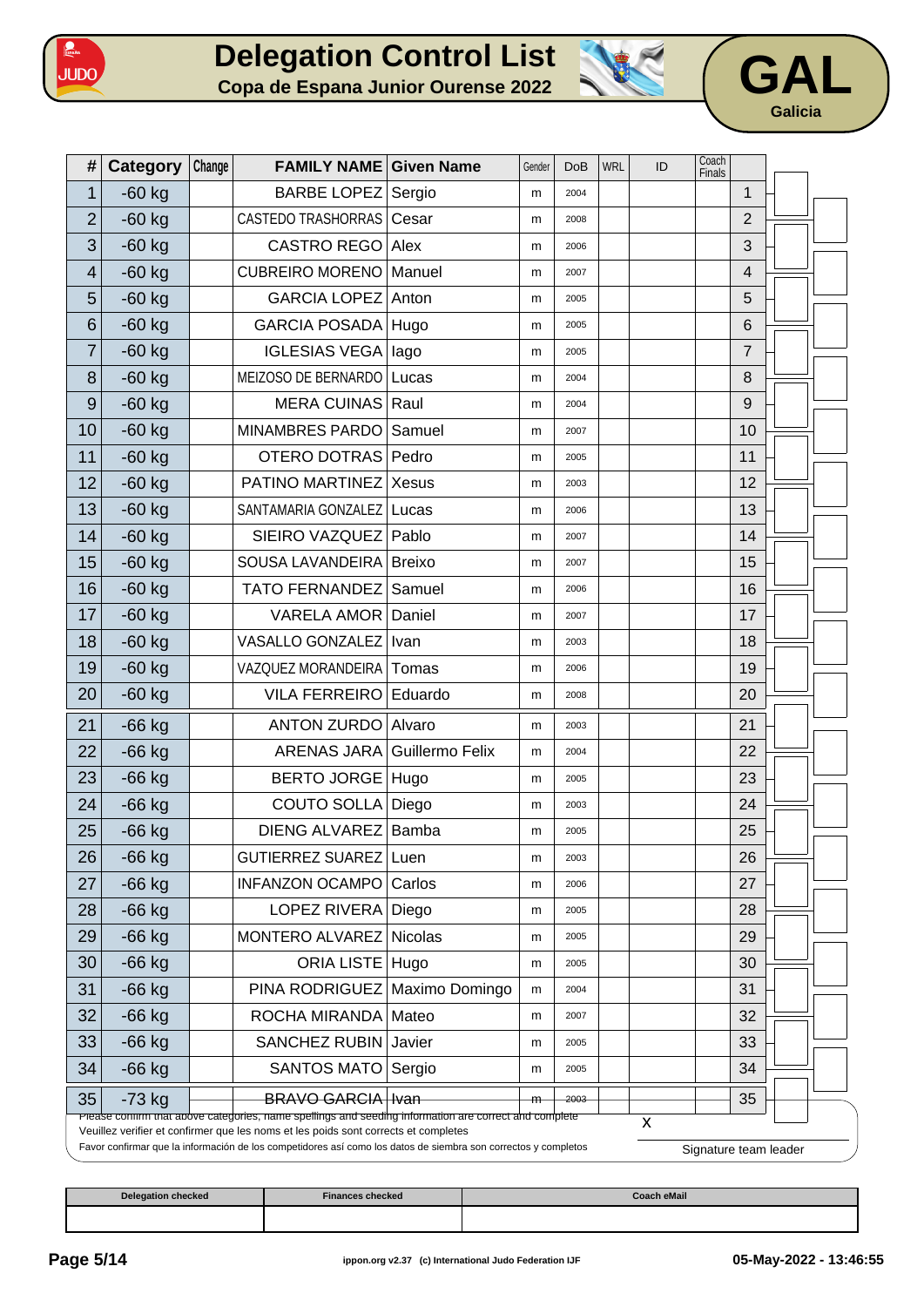





| #  | Category  | Change | <b>FAMILY NAME Given Name</b> |                     | Gender | <b>DoB</b> | <b>WRL</b> | ID | Coach<br>Finals |    |  |
|----|-----------|--------|-------------------------------|---------------------|--------|------------|------------|----|-----------------|----|--|
| 36 | $-73$ kg  |        | <b>CARRODEGUAS DIAZ</b>       | <b>Bruno</b>        | m      | 2006       |            |    |                 | 36 |  |
| 37 | $-73$ kg  |        | <b>CASTRO PATINO</b>          | <b>Martin Ilich</b> | m      | 2004       |            |    |                 | 37 |  |
| 38 | $-73$ kg  |        | <b>IGLESIAS ALVAREZ</b>       | Alejandro           | m      | 2004       |            |    |                 | 38 |  |
| 39 | $-73$ kg  |        | <b>MARQUES CRESPO</b>         | Gutier              | m      | 2005       |            |    |                 | 39 |  |
| 40 | $-73$ kg  |        | MOLEDO GOMEZ                  | Gorka               | m      | 2005       |            |    |                 | 40 |  |
| 41 | $-73$ kg  |        | PEREZ GOMEZ                   | Aaron               | m      | 2005       |            |    |                 | 41 |  |
| 42 | $-73$ kg  |        | RODRIGUEZ SANTIN              | Enrique             | m      | 2008       |            |    |                 | 42 |  |
| 43 | $-73$ kg  |        | ROMANO DE FARIA               | Lucas Forlan        | m      | 2004       |            |    |                 | 43 |  |
| 44 | $-73$ kg  |        | <b>SUAREZ IGLESIAS</b>        | <b>Nicolas</b>      | m      | 2006       |            |    |                 | 44 |  |
| 45 | $-81$ kg  |        | <b>BERDEY VALLEDOR</b>        | Ivan                | m      | 2003       |            |    |                 | 45 |  |
| 46 | $-81$ kg  |        | <b>CALVO SANCHEZ</b>          | <b>Bruno</b>        | m      | 2005       |            |    |                 | 46 |  |
| 47 | $-81$ kg  |        | <b>CANDAL GOMEZ</b>           | Joel                | m      | 2003       |            |    |                 | 47 |  |
| 48 | $-81$ kg  |        | PAGANO VILLALON               | Diego               | m      | 2008       |            |    |                 | 48 |  |
| 49 | $-81$ kg  |        | PATINO HERRERO                | Alejandro           | m      | 2004       |            |    |                 | 49 |  |
| 50 | $-81$ kg  |        | SALGADO LAGO                  | Alberto             | m      | 2005       |            |    |                 | 50 |  |
| 51 | $-81$ kg  |        | <b>TRILLO VALEIRO</b>         | Miguel              | m      | 2006       |            |    |                 | 51 |  |
| 52 | $-81$ kg  |        | <b>VILLARES BELLO</b>         | Esteban             | m      | 2005       |            |    |                 | 52 |  |
| 53 | $-90$ kg  |        | CADILLA VASCONCELLOS          | Pablo               | m      | 2004       |            |    |                 | 53 |  |
| 54 | $-90$ kg  |        | <b>FREIRE GONZALEZ</b>        | <b>Nicolas</b>      | m      | 2008       |            |    |                 | 54 |  |
| 55 | $-90$ kg  |        | <b>MIRAS OLIVER</b>           | Miguel              | m      | 2003       |            |    |                 | 55 |  |
| 56 | $-90$ kg  |        | <b>NEBLEA</b>                 | Marian Alexandru    | m      | 2006       |            |    |                 | 56 |  |
| 57 | $-90$ kg  |        | RODRIGUEZ LOPEZ               | Pablo               | m      | 2003       |            |    |                 | 57 |  |
| 58 | $-100$ kg |        | ALVAREZ RODRIGUEZ             | Jorge               | m      | 2004       |            |    |                 | 58 |  |

| Please confirm that above categories, name spellings and seeding information are correct and complete          |                       |  |
|----------------------------------------------------------------------------------------------------------------|-----------------------|--|
| Veuillez verifier et confirmer que les noms et les poids sont corrects et completes                            |                       |  |
| Favor confirmar que la información de los competidores así como los datos de siembra son correctos y completos | Signature team leader |  |

| <b>Delegation checked</b> | <b>Finances checked</b> | Coach eMail |
|---------------------------|-------------------------|-------------|
|                           |                         |             |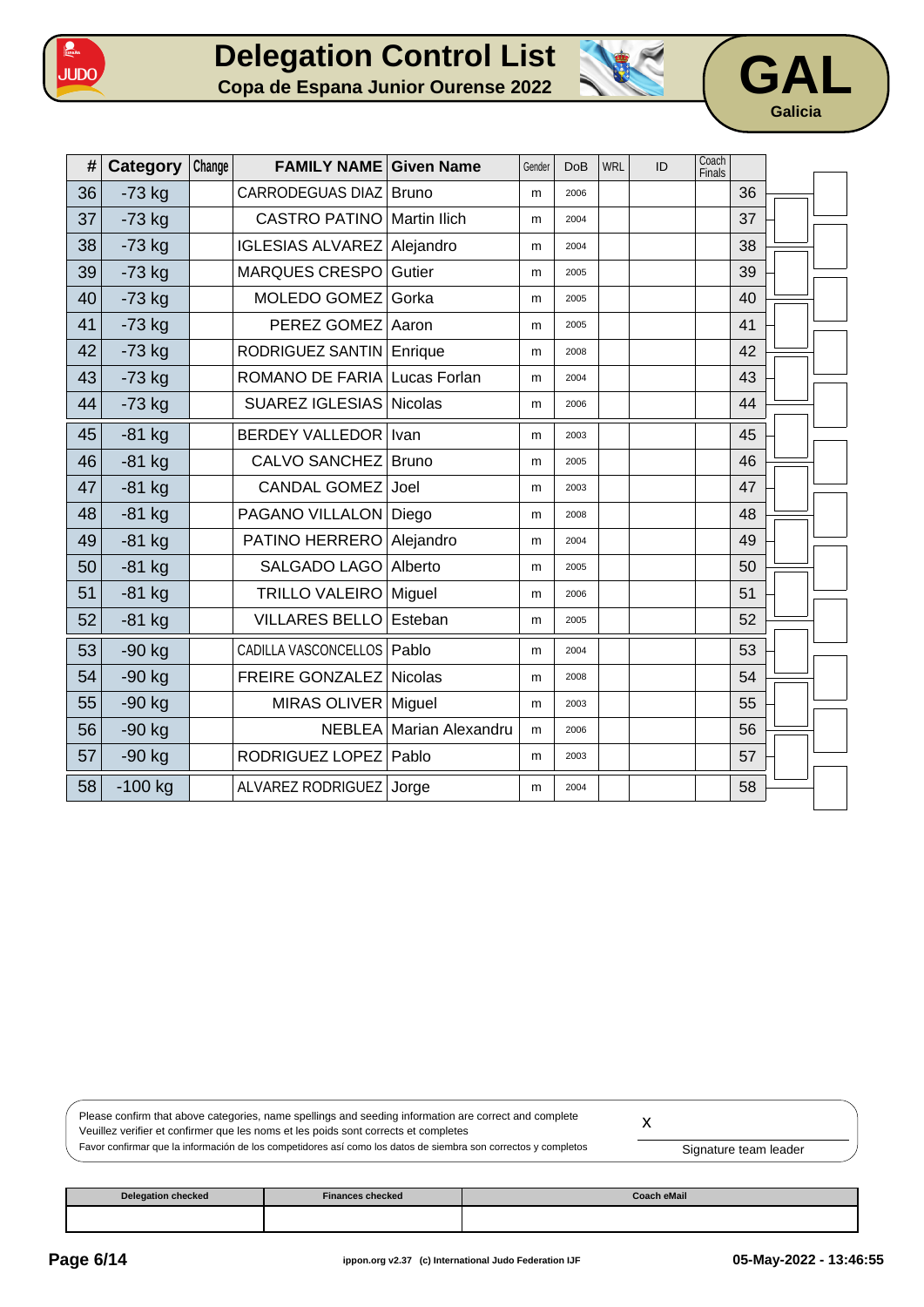





| #                | Category | Change | <b>FAMILY NAME Given Name</b>                                                                                                                                                                         |         | Gender | <b>DoB</b> | <b>WRL</b> | ID             | Coach<br>Finals       |    |  |
|------------------|----------|--------|-------------------------------------------------------------------------------------------------------------------------------------------------------------------------------------------------------|---------|--------|------------|------------|----------------|-----------------------|----|--|
| $\mathbf{1}$     | $-48$ kg |        | LOPEZ CALVO Clara                                                                                                                                                                                     |         | W      | 2008       |            |                |                       | 59 |  |
| $\overline{2}$   | $-48$ kg |        | LOPEZ GOMEZ Miriam                                                                                                                                                                                    |         | W      | 2004       |            |                |                       | 60 |  |
| 3                | $-48$ kg |        | RATON ALONSO Gloria                                                                                                                                                                                   |         | W      | 2006       |            |                |                       | 61 |  |
| $\overline{4}$   | $-48$ kg |        | TRABADO LOPEZ Lidia                                                                                                                                                                                   |         | W      | 2007       |            |                |                       | 62 |  |
| 5                | $-52$ kg |        | CASTRO SALGUEIRO                                                                                                                                                                                      | Rocio   | W      | 2007       |            |                |                       | 63 |  |
| 6                | $-52$ kg |        | LOPEZ LAMAS Zaira                                                                                                                                                                                     |         | W      | 2006       |            |                |                       | 64 |  |
| $\overline{7}$   | $-52$ kg |        | <b>MARTINEZ ASENJO</b>                                                                                                                                                                                | Claudia | W      | 2007       |            |                |                       | 65 |  |
| 8                | $-52$ kg |        | MONTANA LOSADA Laura                                                                                                                                                                                  |         | W      | 2008       |            |                |                       | 66 |  |
| $\boldsymbol{9}$ | $-52$ kg |        | MONTERO ABELLA Alba                                                                                                                                                                                   |         | W      | 2004       |            |                |                       | 67 |  |
| 10               | $-52$ kg |        | PEREZ MONTERO                                                                                                                                                                                         | Andrea  | W      | 2004       |            |                |                       | 68 |  |
| 11               | $-52$ kg |        | RIAL GONZALEZ   Martina                                                                                                                                                                               |         | W      | 2007       |            |                |                       | 69 |  |
| 12               | $-52$ kg |        | SILVA GARCIA                                                                                                                                                                                          | Yanira  | W      | 2006       |            |                |                       | 70 |  |
| 13               | $-57$ kg |        | <b>BLANCO GARCIA Naira</b>                                                                                                                                                                            |         | W      |            |            |                |                       | 71 |  |
| 14               | $-57$ kg |        | FERNANDEZ ALVAREZ Aroa                                                                                                                                                                                |         | W      | 2005       |            |                |                       | 72 |  |
| 15               | $-57$ kg |        | GARCIA AMADO Esther                                                                                                                                                                                   |         | W      | 2006       |            |                |                       | 73 |  |
| 16               | $-57$ kg |        | LOPEZ DIAZ Luna                                                                                                                                                                                       |         | W      | 2007       |            |                |                       | 74 |  |
| 17               | $-57$ kg |        | LOPEZ ESPANTOSO   Claudia                                                                                                                                                                             |         | W      | 2006       |            |                |                       | 75 |  |
| 18               | $-57$ kg |        | LOPEZ MARTINEZ Sofia                                                                                                                                                                                  |         | W      | 2003       |            |                |                       | 76 |  |
| 19               | $-57$ kg |        | LOPEZ PEON Alicia                                                                                                                                                                                     |         | W      | 2004       |            |                |                       | 77 |  |
| 20               | $-57$ kg |        | PAZOS TRILLO Lucia                                                                                                                                                                                    |         | W      |            |            |                |                       | 78 |  |
| 21               | $-57$ kg |        | PEREZ LIMIA Ana Maria                                                                                                                                                                                 |         | W      | 2005       |            |                |                       | 79 |  |
| 22               | $-57$ kg |        | VILLAMEDIANA JUNCAL   Leyre                                                                                                                                                                           |         | W      | 2006       |            |                |                       | 80 |  |
| 23               | $-63$ kg |        | CAMPOS COUSO Candela                                                                                                                                                                                  |         | W      | 2005       |            |                |                       | 81 |  |
| 24               | $-63$ kg |        | <b>GOMEZ IBASETA Marina</b>                                                                                                                                                                           |         | W      | 2005       |            |                |                       | 82 |  |
| 25               | $-63$ kg |        | <b>GONZALEZ TIO</b>                                                                                                                                                                                   | Irene   | W      | 2005       |            |                |                       | 83 |  |
| 26               | $-63$ kg |        | MONTERO ABELLA                                                                                                                                                                                        | Iris    | W      | 2004       |            |                |                       | 84 |  |
| 27               | $-63$ kg |        | PLAZA PEDRE                                                                                                                                                                                           | Marta   | W      | 2005       |            |                |                       | 85 |  |
| 28               | $-63$ kg |        | RIVEIRO BECERRA Lucia                                                                                                                                                                                 |         | W      | 2005       |            |                |                       | 86 |  |
| 29               | $-63$ kg |        | SAAVEDRA FUENTEFRIA                                                                                                                                                                                   | Isis    | W      | 2005       |            |                |                       | 87 |  |
| 30               | $-63$ kg |        | SANCHEZ TABOADA                                                                                                                                                                                       | Nuria   | W      | 2005       |            |                |                       | 88 |  |
| 31               | $-70$ kg |        | <b>GONZALEZ BALLON Uxia</b>                                                                                                                                                                           |         | W      | 2007       |            |                |                       | 89 |  |
| 32               | $-70$ kg |        | <b>GONZALEZ CARREIRA</b>                                                                                                                                                                              | Celtia  | W      | 2005       |            |                |                       | 90 |  |
| 33               | $-70$ kg |        | GONZALEZ DA COSTA EVANGELISTA   NOa                                                                                                                                                                   |         | W      | 2004       |            |                |                       | 91 |  |
| 34               | $-70$ kg |        | <b>LAGE RIVERA</b>                                                                                                                                                                                    | Sabela  | W      | 2003       |            |                |                       | 92 |  |
| 35               | $-70$ kg |        | ve categories, name spellings and seeding information are correct and complete                                                                                                                        |         |        | 2004       |            |                |                       | 93 |  |
|                  |          |        | Veuillez verifier et confirmer que les noms et les poids sont corrects et completes<br>Favor confirmar que la información de los competidores así como los datos de siembra son correctos y completos |         |        |            |            | $\pmb{\times}$ |                       |    |  |
|                  |          |        |                                                                                                                                                                                                       |         |        |            |            |                | Signature team leader |    |  |

| <b>Delegation checked</b> | <b>Finances checked</b> | Coach eMail |
|---------------------------|-------------------------|-------------|
|                           |                         |             |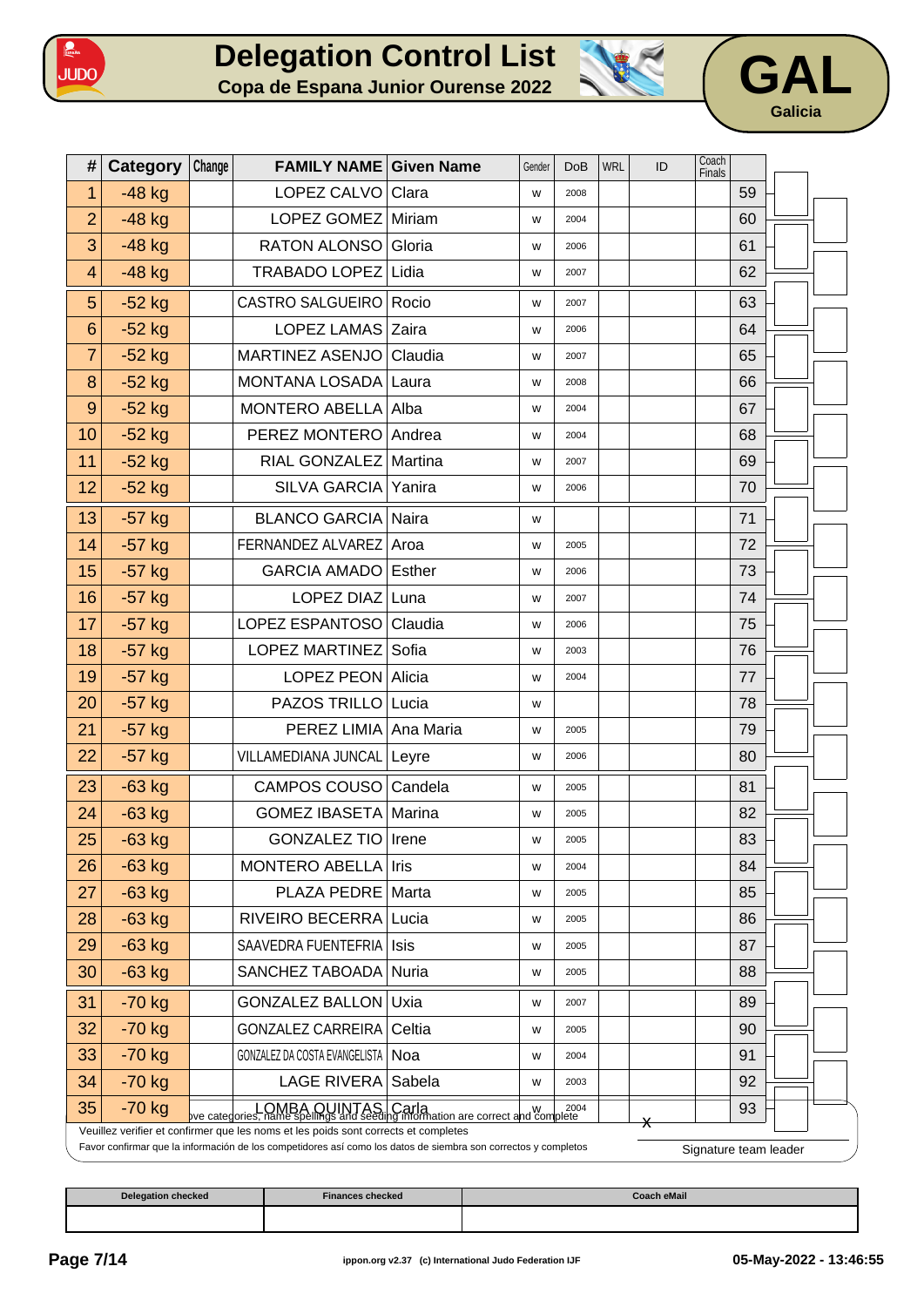







| #  | Category | Change | <b>FAMILY NAME Given Name</b> | Gender | <b>DoB</b> | <b>WRL</b> | ID | Coach<br><b>Finals</b> |    |  |
|----|----------|--------|-------------------------------|--------|------------|------------|----|------------------------|----|--|
| 36 | $-70$ kg |        | OROZCO CALVETE   Alejandra    | w      | 2006       |            |    |                        | 94 |  |
| 37 | $-78$ kg |        | MORENO CAMPO June             | W      | 2005       |            |    |                        | 95 |  |
| 38 | $-78$ kg |        | TUBIO MUNIZ Carolina          | W      | 2007       |            |    |                        | 96 |  |
| 39 | $+78$ kg |        | PIQUIN CASANOVA Carla         | W      | 2003       |            |    |                        | 97 |  |
| 40 | $+78$ kg |        | QUINTELA PRECEDO Antia        | W      | 2006       |            |    |                        | 98 |  |

| Please confirm that above categories, name spellings and seeding information are correct and complete          |                       |  |
|----------------------------------------------------------------------------------------------------------------|-----------------------|--|
| Veuillez verifier et confirmer que les noms et les poids sont corrects et completes                            |                       |  |
| Favor confirmar que la información de los competidores así como los datos de siembra son correctos y completos | Signature team leader |  |

| <b>Delegation checked</b> | <b>Finances checked</b> | <b>Coach eMail</b> |
|---------------------------|-------------------------|--------------------|
|                           |                         |                    |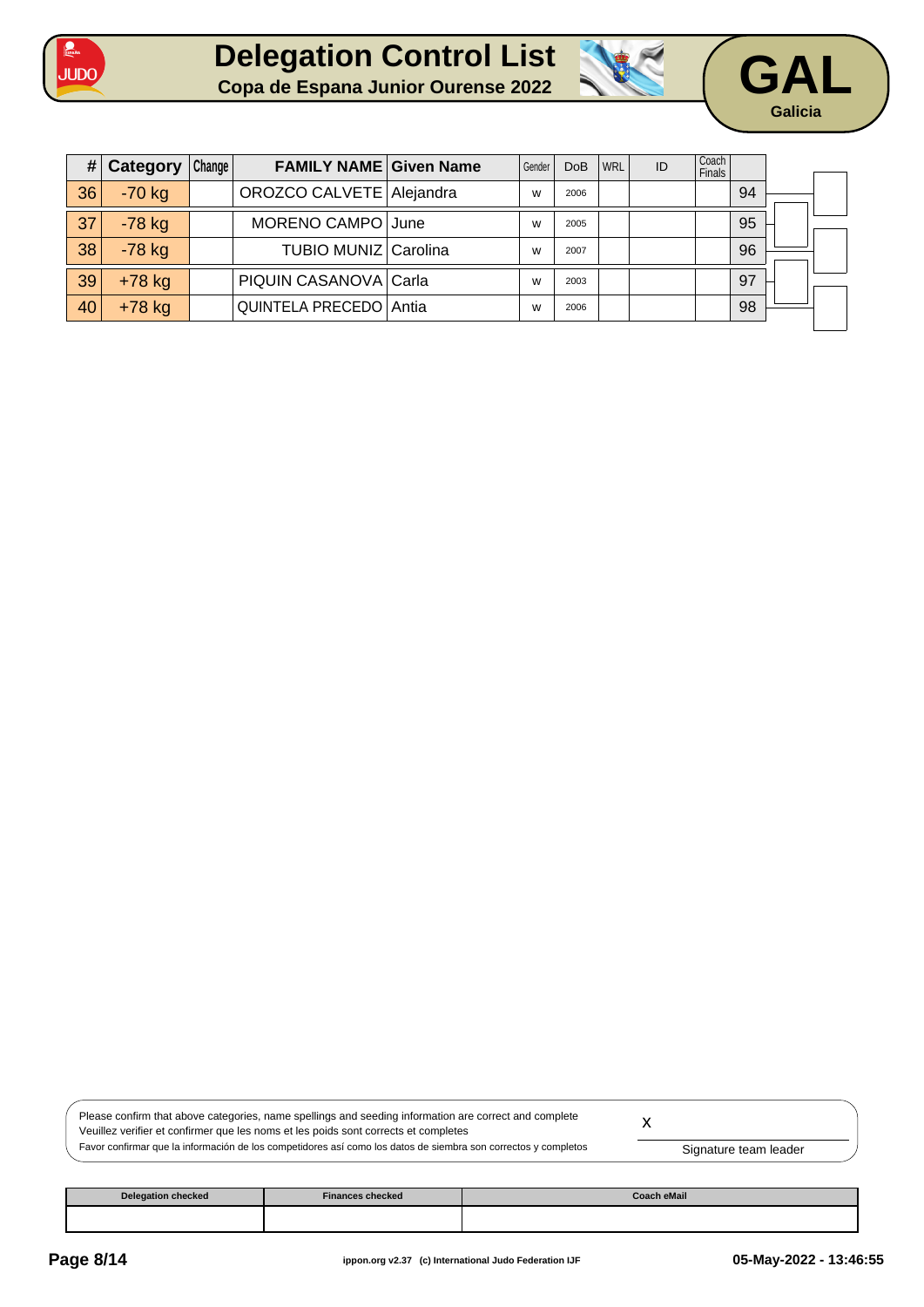





| #              | <b>Function</b>      | <b>FAMILY NAME Given Name</b>    |               | Gender | <b>DoB</b> | ID | Coach<br>Finals         |     |  |
|----------------|----------------------|----------------------------------|---------------|--------|------------|----|-------------------------|-----|--|
| 1              | Coach                | <b>ALVAREZ FERREIRA</b>          | Saul          | m      |            |    | A                       | 99  |  |
| $\overline{2}$ | Coach                | <b>ALVAREZ PEREZ</b>             | Borja         | m      |            |    | B                       | 100 |  |
| 3              | Coach                | <b>BALDOMIR SENDON</b>           | Xaquin        | m      |            |    | C                       | 101 |  |
| 4              | Coach                | <b>BLANCO CASTRO</b>             | Miguel        | m      |            |    | D                       | 102 |  |
| 5              | Coach                | <b>BOUTUREIRA TABOADA</b>        | <b>Brais</b>  | m      |            |    | E                       | 103 |  |
| 6              | Coach                | <b>CARBALLEIRA FRAGA</b>         | Ivan          | m      |            |    | $\overline{\mathsf{F}}$ | 104 |  |
| 7              | Coach                | CASTRO CARBALLIDO                | Alejandro     | m      |            |    | G                       | 105 |  |
| 8              | Coach                | <b>CASTRO PENA Alberto Mario</b> |               | m      |            |    | $\overline{H}$          | 106 |  |
| 9              | Coach                | <b>DIAZ HERNANDEZ</b>            | Jose Luis     | m      |            |    | I                       | 107 |  |
| 10             | Coach                | <b>GONZALEZ IGLESIAS</b>         | Nicolas       | m      |            |    | J                       | 108 |  |
| 11             | Coach                | <b>GUIMERANS RODRIGUEZ</b>       | Benito        | m      |            |    | K                       | 109 |  |
| 12             | Coach                | GUTIERREZ VAZQUEZ                | Diego         | m      |            |    |                         | 110 |  |
| 13             | Coach                | <b>IGLESIAS CREGO</b>            | Miguel        | m      |            |    | M                       | 111 |  |
| 14             | Coach                | <b>MALLO DORADO</b>              | Manuel        | m      |            |    | N                       | 112 |  |
| 15             | Coach                | <b>MONTERO VIDAL</b>             | Manuel        | m      |            |    | O                       | 113 |  |
| 16             | Coach                | RODRIGUEZ RODRIGUEZ              | Juan Alberto  | m      |            |    | P                       | 114 |  |
| 17             | Coach                | ROMAY PEREZ Bernardo             |               | m      |            |    | Q                       | 115 |  |
| 18             | Coach                | <b>RUIZ ZAJAC</b>                | Joaquin       | m      |            |    | R                       | 116 |  |
| 19             | Coach                | SANMARTIN CARRERA                | Alejandro     | m      |            |    | S                       | 117 |  |
| 20             | Coach                | <b>SOUTO RAMIREZ</b>             | Pablo         | m      |            |    | Τ                       | 118 |  |
| 21             | Coach                | <b>TELLADO FILGUEIRA</b>         | Guillermo     | m      |            |    | $\bigcup$               | 119 |  |
| 22             | Coach                | <b>TRILLO MORADO</b>             | Ricardo       | m      |            |    | $\vee$                  | 120 |  |
| 23             | Coach                | ALVAREZ FOLGUEIRA                | Sara          | W      |            |    | W                       | 121 |  |
| 24             | Coach                | <b>BAJO BORLAN</b>               | Laura         | W      |            |    | X                       | 122 |  |
| 25             | Coach                | <b>BECERRA RODRIGUEZ</b>         | Irene Isolina | W      |            |    | Y                       | 123 |  |
| 26             | Coach                | <b>GARABATOS MOSQUERA</b>        | Carla         | W      |            |    | Z                       | 124 |  |
| 27             | Coach                | PACHECO LOMBA                    | Monica        | W      |            |    |                         | 125 |  |
| 28             | <b>Team-Official</b> | ALBARRACIN MARAGLIANO            | Miguel        | m      |            |    |                         | 126 |  |
| 29             | <b>Team-Official</b> | <b>ALVAREZ PEREZ</b>             | Diego         | m      |            |    |                         | 127 |  |

Please confirm that above categories, name spellings and seeding information are correct and complete Veuillez verifier et confirmer que les noms et les poids sont corrects et completes Favor confirmar que la información de los competidores así como los datos de siembra son correctos y completos x Signature team leader

| Delegation checked | <b>Finances checked</b> | Coach eMail |
|--------------------|-------------------------|-------------|
|                    |                         |             |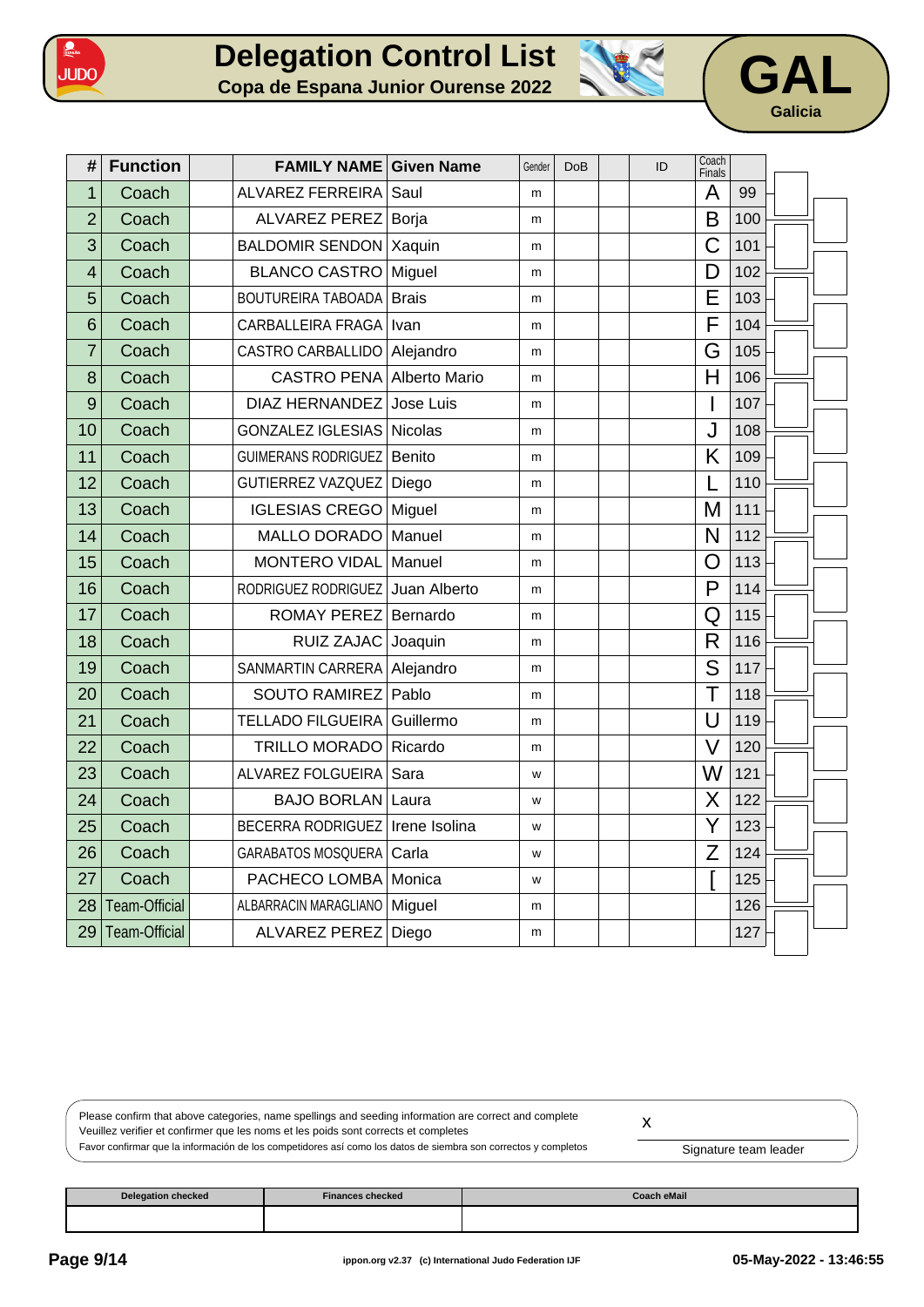





| #              | <b>Category</b> | Change | <b>FAMILY NAME Given Name</b>      |               | Gender | <b>DoB</b> | <b>WRL</b> | ID | Coach<br>Finals |                |  |
|----------------|-----------------|--------|------------------------------------|---------------|--------|------------|------------|----|-----------------|----------------|--|
| 1              | $-66$ kg        |        | <b>MARTIN LOBO</b>                 | <i>Daniel</i> | m      | 2004       |            |    |                 | 1              |  |
| $\overline{2}$ | $-66$ kg        |        | PUENTE MORALES   Miguel            |               | m      | 2002       |            |    |                 | $\overline{2}$ |  |
| 3              | $-73$ kg        |        | <b>VERBO DAMERVAL Itzel</b>        |               | m      | 2003       |            |    |                 | 3              |  |
|                |                 |        |                                    |               |        |            |            |    |                 |                |  |
| 1              | $-48$ kg        |        | PASTOR GALVEZ Lucia                |               | W      | 2005       |            |    |                 | $\overline{4}$ |  |
| $\overline{2}$ | $-52$ kg        |        | <b>GONZALEZ SAN FRUTOS   Paula</b> |               | W      | 2005       |            |    |                 | 5              |  |
|                |                 |        |                                    |               |        |            |            |    |                 |                |  |
| 1              | Coach           |        | GOMEZ LOSADA Jose Antonio          |               | m      |            |            |    | Α               | 6              |  |
| $\overline{2}$ | Coach           |        | GONZALEZ HERRAEZ   Ruben           |               | m      |            |            |    | B               | $\overline{7}$ |  |
| 3              | Coach           |        | PASTOR FERNANDEZ Francisco         |               | m      |            |            |    |                 | 8              |  |
|                |                 |        |                                    |               |        |            |            |    |                 |                |  |

Please confirm that above categories, name spellings and seeding information are correct and complete Veuillez verifier et confirmer que les noms et les poids sont corrects et completes Favor confirmar que la información de los competidores así como los datos de siembra son correctos y completos x Signature team leader

| <b>Delegation checked</b> | <b>Finances checked</b> | Coach eMail |
|---------------------------|-------------------------|-------------|
|                           |                         |             |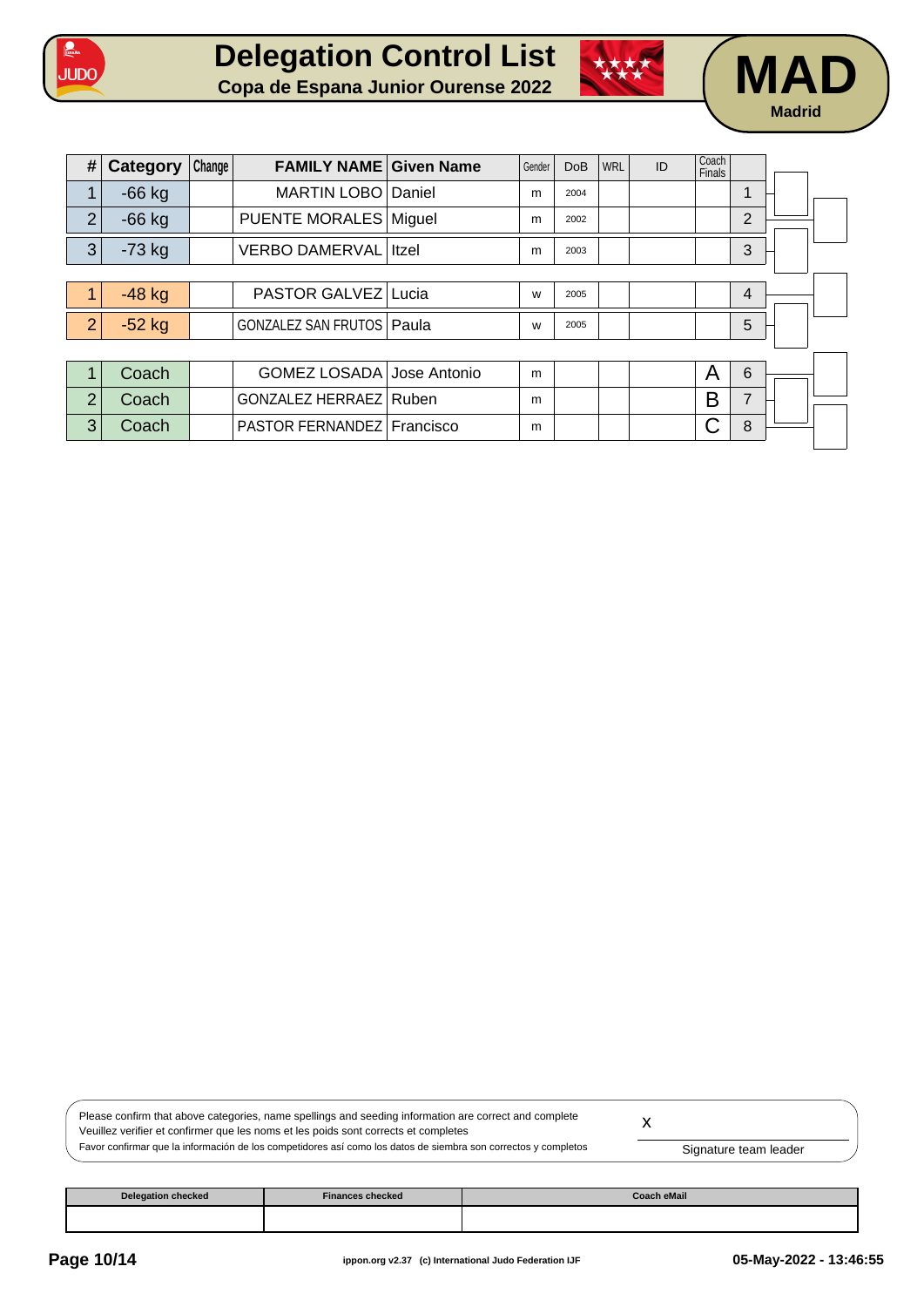





| #              | <b>Category</b> | Change | <b>FAMILY NAME Given Name</b> | Gender | <b>DoB</b> | WRL | ID | Coach<br>Finals |                |  |
|----------------|-----------------|--------|-------------------------------|--------|------------|-----|----|-----------------|----------------|--|
| 1              | $-66$ kg        |        | LEON ONECA   Igor             | m      | 2003       |     |    |                 |                |  |
| $\overline{2}$ | $-73$ kg        |        | LEON ONECA Yago               | m      | 2007       |     |    |                 | $\overline{2}$ |  |
| 3              | $-90$ kg        |        | LAVADO RETA Aritz             | m      | 2006       |     |    |                 | 3              |  |
|                |                 |        |                               |        |            |     |    |                 |                |  |
|                | $-57$ kg        |        | <b>BEORLEGUI OSES Paula</b>   | W      | 2003       |     |    |                 | 4              |  |
| $\overline{2}$ | $-63$ kg        |        | SANCHEZ ARRASTIA Lucia        | W      | 2003       |     |    |                 | 5              |  |
|                |                 |        |                               |        |            |     |    |                 |                |  |
| 1              | Coach           |        | LEON RUIZ Jose                | m      |            |     |    | A               | 6              |  |
| $\overline{2}$ | Team-Official   |        | BEORLEGUI OLACIREGUI   Inigo  | m      |            |     |    |                 | 7              |  |

| Please confirm that above categories, name spellings and seeding information are correct and complete          |                       |  |
|----------------------------------------------------------------------------------------------------------------|-----------------------|--|
| Veuillez verifier et confirmer que les noms et les poids sont corrects et completes                            |                       |  |
| Favor confirmar que la información de los competidores así como los datos de siembra son correctos y completos | Signature team leader |  |

| <b>Delegation checked</b> | <b>Finances checked</b> | <b>Coach eMail</b> |
|---------------------------|-------------------------|--------------------|
|                           |                         |                    |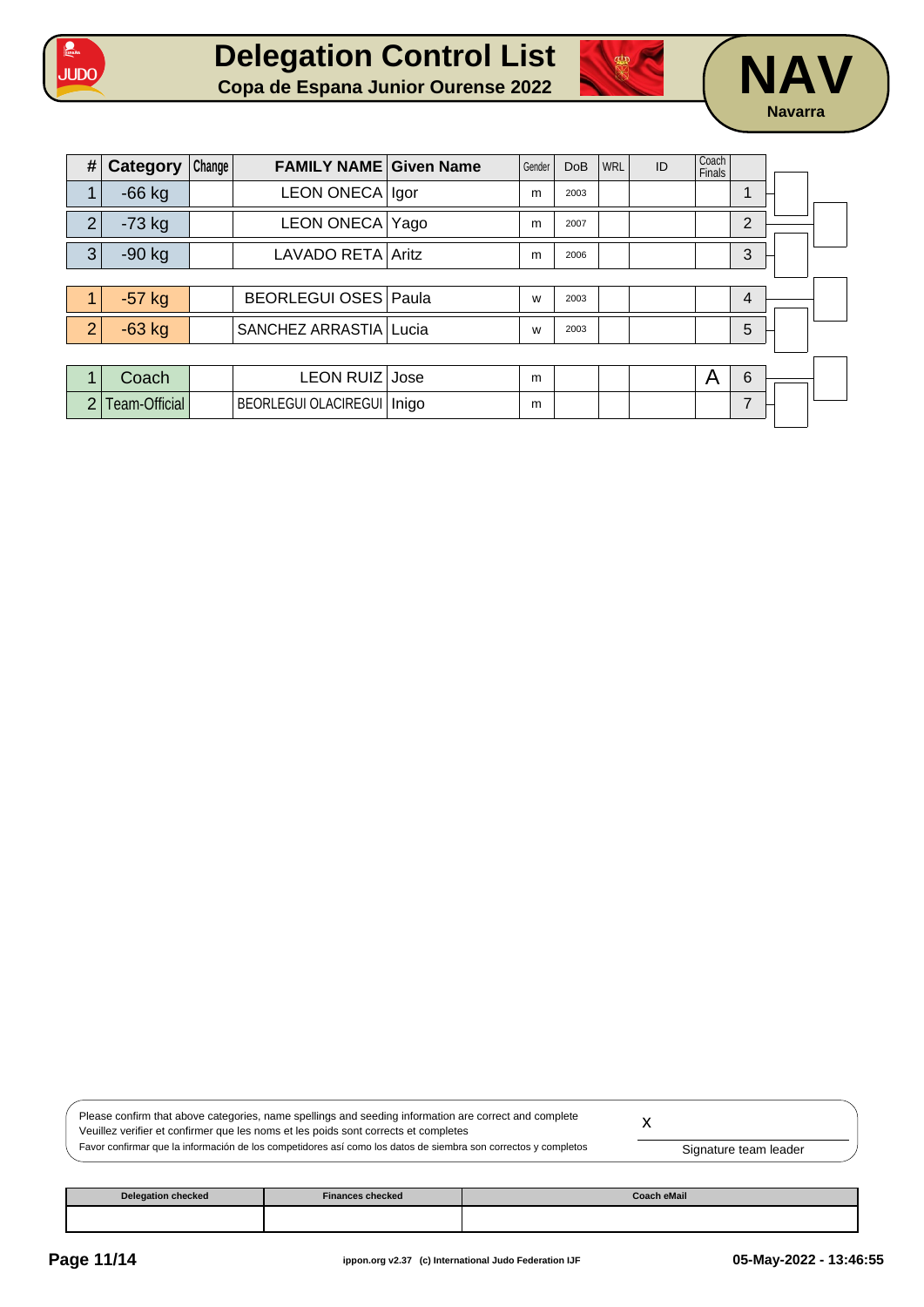





| #                        | Category      | Change | <b>FAMILY NAME Given Name</b> |                 | Gender | <b>DoB</b> | WRL | ID | Coach<br>Finals |                |  |  |
|--------------------------|---------------|--------|-------------------------------|-----------------|--------|------------|-----|----|-----------------|----------------|--|--|
| $\mathbf 1$              | $-60$ kg      |        | CARAVANA Francisco            |                 | m      | 2005       |     |    |                 | 1              |  |  |
| $\overline{2}$           | $-60$ kg      |        | FONSECA Tomas                 |                 | m      | 2005       |     |    |                 | $\overline{2}$ |  |  |
| 3                        | $-66$ kg      |        | <b>DINIS</b>                  | Vasco           | m      | 2005       |     |    |                 | 3              |  |  |
| $\overline{\mathcal{A}}$ | $-66$ kg      |        | FONSECA Diogo                 |                 | m      | 2005       |     |    |                 | 4              |  |  |
| 5                        | $-81$ kg      |        | OLIVEIRA Rodrigo              |                 | m      | 2005       |     |    |                 | 5              |  |  |
| $6\phantom{1}$           | $-81$ kg      |        | SIMONETTA Eduardo             |                 | m      | 2004       |     |    |                 | 6              |  |  |
| $\overline{7}$           | $-90$ kg      |        | MONGE Manuel                  |                 | m      | 2005       |     |    |                 | $\overline{7}$ |  |  |
|                          |               |        |                               |                 |        |            |     |    |                 |                |  |  |
| 1                        | $-57$ kg      |        | MORGADO                       | Joana           | W      | 2003       |     |    |                 | 8              |  |  |
| $\overline{2}$           | $-63$ kg      |        |                               | BRAS Margarida  | W      | 2003       |     |    |                 | 9              |  |  |
|                          |               |        |                               |                 |        |            |     |    |                 |                |  |  |
| $\mathbf 1$              | Coach         |        | FERREIRA Rui                  |                 | m      |            |     |    | A               | 10             |  |  |
| $\overline{2}$           | Coach         |        | PINA Joao                     |                 | m      |            |     |    | B               | 11             |  |  |
| 3                        | Coach         |        | RODRIGUES Joao                |                 | m      |            |     |    | C               | 12             |  |  |
| 4                        | Team-Official |        |                               | SOUSA Argentina | W      |            |     |    |                 | 13             |  |  |
|                          |               |        |                               |                 |        |            |     |    |                 |                |  |  |

| Please confirm that above categories, name spellings and seeding information are correct and complete<br>Veuillez verifier et confirmer que les noms et les poids sont corrects et completes |                       |  |
|----------------------------------------------------------------------------------------------------------------------------------------------------------------------------------------------|-----------------------|--|
| Favor confirmar que la información de los competidores así como los datos de siembra son correctos y completos                                                                               | Signature team leader |  |

| <b>Delegation checked</b> | Finances checked | <b>Coach eMail</b> |
|---------------------------|------------------|--------------------|
|                           |                  |                    |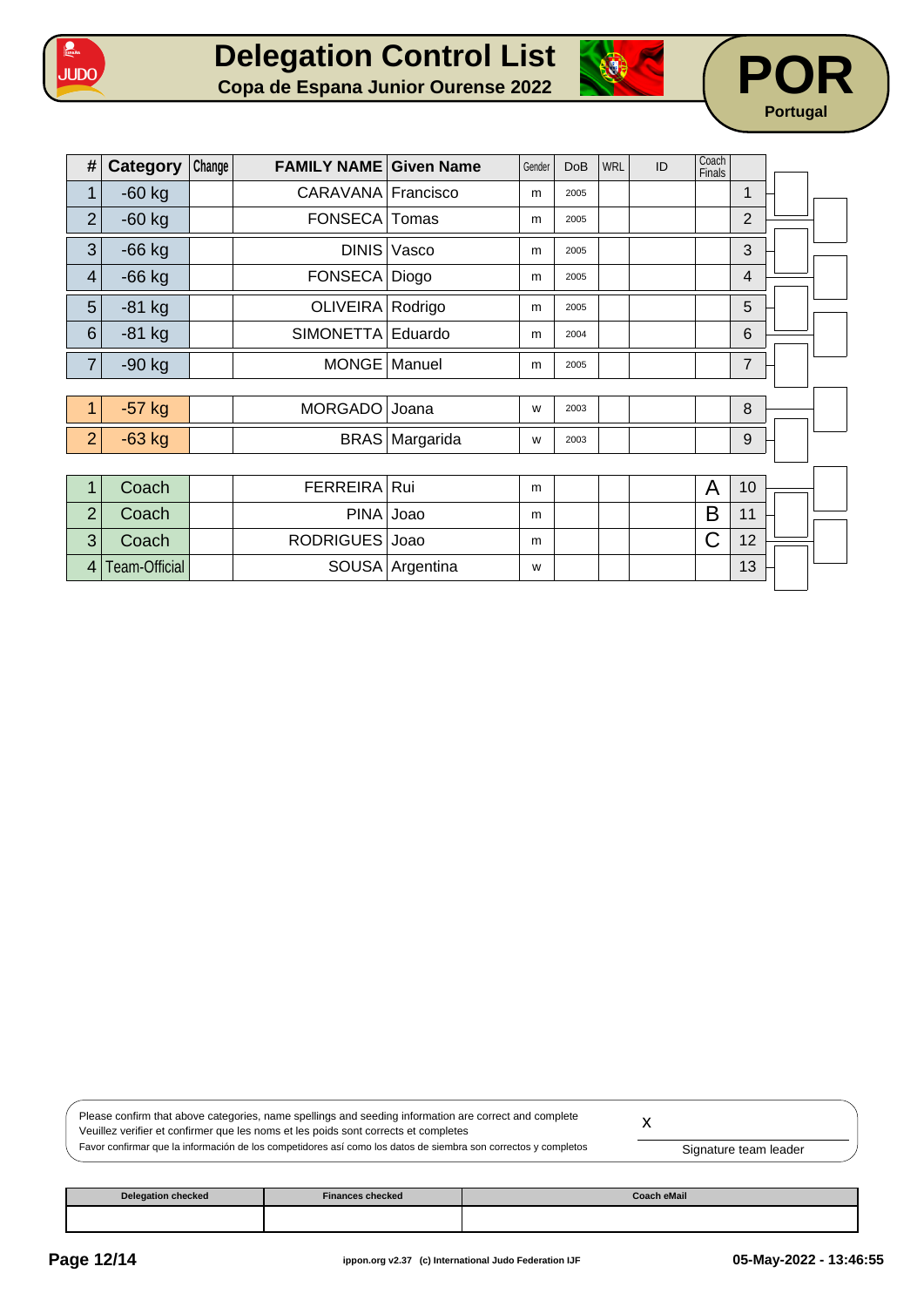





| #              | Category  | Change | <b>FAMILY NAME Given Name</b>  | Gender | <b>DoB</b> | <b>WRL</b> | ID | Coach<br><b>Finals</b> |   |  |
|----------------|-----------|--------|--------------------------------|--------|------------|------------|----|------------------------|---|--|
|                | $-66$ kg  |        | PAJARES FERNANDEZ Alejandro    | m      | 2003       |            |    |                        |   |  |
| $\overline{2}$ | $-73$ kg  |        | <b>PAJARES FERNANDEZ Oscar</b> | m      | 2005       |            |    |                        | ⌒ |  |
| 3              | $-73$ kg  |        | PEREZ COLLAZO   Alberto        | m      | 2004       |            |    |                        | 3 |  |
| 4              | $-100$ kg |        | RUBIO OLARTE Gaizca            | m      | 2003       |            |    |                        | 4 |  |
|                |           |        |                                |        |            |            |    |                        |   |  |
|                | Coach     |        | PEREZ GENTICO   Alberto        | m      |            |            |    | A                      | 5 |  |
|                |           |        |                                |        |            |            |    |                        |   |  |

| Please confirm that above categories, name spellings and seeding information are correct and complete          |                       |  |
|----------------------------------------------------------------------------------------------------------------|-----------------------|--|
| Veuillez verifier et confirmer que les noms et les poids sont corrects et completes                            |                       |  |
| Favor confirmar que la información de los competidores así como los datos de siembra son correctos y completos | Signature team leader |  |

| <b>Delegation checked</b> | <b>Finances checked</b> | <b>Coach eMail</b> |
|---------------------------|-------------------------|--------------------|
|                           |                         |                    |